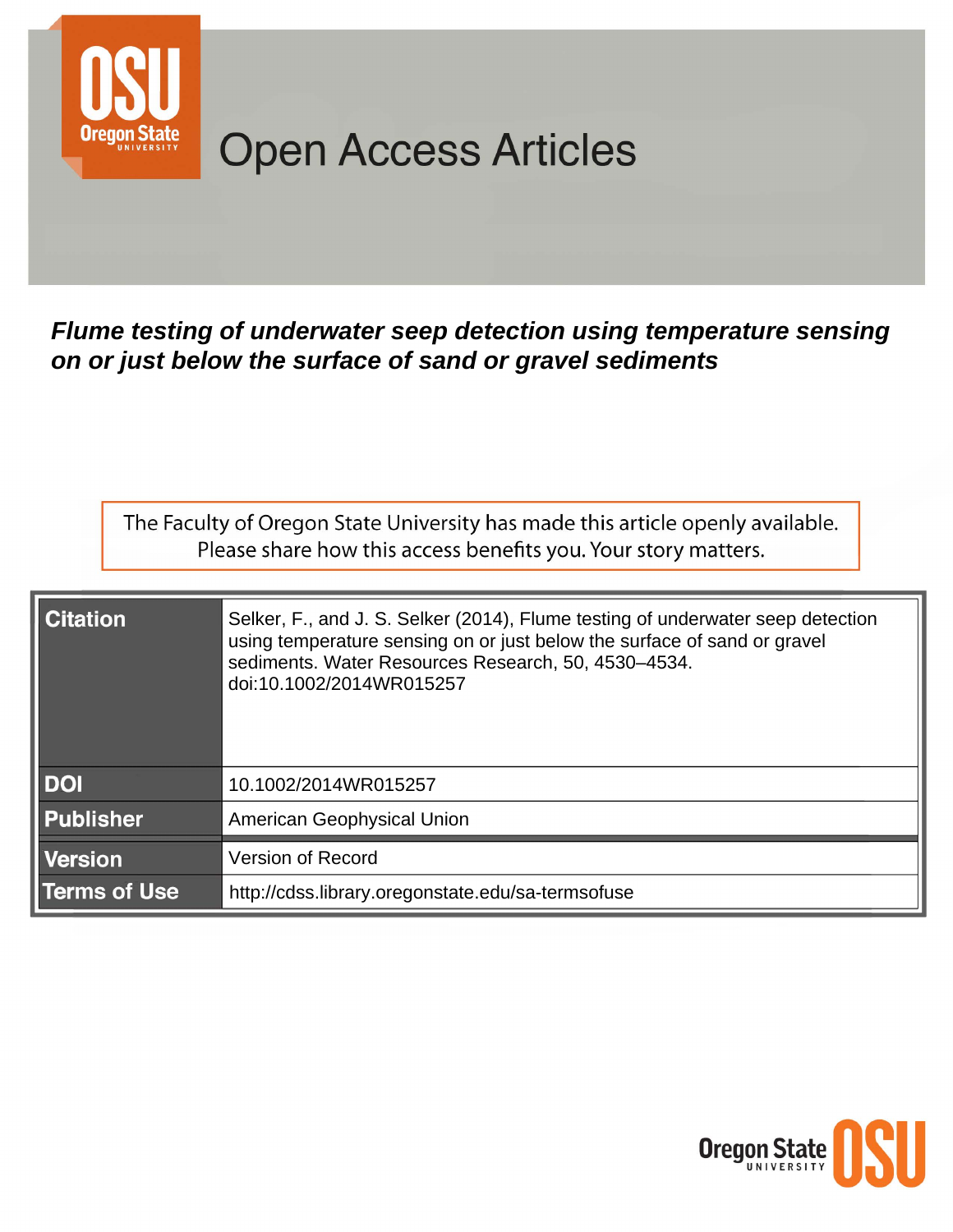# **@AGU[PUBLICATIONS](http://publications.agu.org/)**

## [Water Resources Research](http://onlinelibrary.wiley.com/journal/10.1002/(ISSN)1944-7973/)

## TECHNICAL NOTE

[10.1002/2014WR015257](http://dx.doi.org/10.1002/2014WR015257)

## Key Points:

- Surface flow affects apparent seep temperature
- Sediment texture affects sensitivity to lateral flow
- Burial of sensors is the most robust approach to thermal seepage detection

## Supporting Information:

- Electronic Supplement 1
- Electronic Supplement 2

## Correspondence to:

J. S. Selker, selkerj@engr.orst.edu

### Citation:

Selker, F., and J. S. Selker (2014), Flume testing of underwater seep detection using temperature sensing on or just below the surface of sand or gravel sediments, Water Resour. Res., 50, 4530–4534, doi:10.1002/ 2014WR015257.

Received 6 JAN 2014 Accepted 1 APR 2014 Accepted article online 3 APR 2014 Published online 22 MAY 2014

## Flume testing of underwater seep detection using temperature sensing on or just below the surface of sand or gravel sediments

## F. Selker<sup>1</sup> and J. S. Selker<sup>1,2</sup>

<sup>1</sup>SelkerMetrics LLC, Portland, Oregon, USA, <sup>2</sup>Department of Biological and Ecological Engineering, Oregon State University, Corvallis, Oregon, USA

**Abstract** Temperature anomalies can identify locations of seeps of groundwater into surface waters. However, the method's sensitivity to details such as thermometer burial depth, sediment material, seep velocity, and surface water current are largely unknown. We report on a series of laboratory flume experiments in which controlled seeps under variable sediment texture, surface currents, burial depth, and temperature differentials were imposed. The focus of the study is temperature effects at the sediment surface to a few centimeters below the sediment surface, as these locations are of particular interest when using fiber-optic distributed temperature sensors (DTS). The data demonstrate: (1) without surface water flow, seep-related thermal anomalies were apparent in all cases, i.e., the method is feasible in such cases; (2) probe burial is helpful for fine sediment although not effective with coarse bed sediment, i.e., the method is strongly sensitive to sediment properties; (3) placing a thin rubber sheet over an unburied thermal probe increases detection of seeps in some circumstances, but not in others, and is generally not as robust as probe burial; and (4) local surface flow velocity, details of probe position and depth, and seepage velocity all influence observed temperature anomalies, limiting the opportunity to quantify seepage velocity, particularly with unburied temperature sensors. Overall, these findings suggest optimal installation would be at a well-defined depth within fine sediment, that installation in gravel and coarser sediment is not suited to the method if there are any significant surface currents, and that more data would be required to obtain accurate estimates of seepage velocity, though a single sensor may be sufficient to identify the location of seepage.

## 1. Introduction

The temperature difference between surface and groundwater may be used to locate groundwater seeps into surface waters [e.g., Stonestrom and Constantz, 2003; Selker et al., 2006a, 2006b; Constantz, 2008; Hoes et al., 2009; Lautz and Ribaudo, 2012; Luce et al., 2013; Mwakanyamale et al., 2013]. Fiber-optic distributed temperature sensors (DTS) have enhanced the method by offering continuous, accurate temperature measurement at thousands of locations on or in sediment [Selker et al., 2006a, 2006b; Vogt et al., 2010; Krause et al., 2012]. While the value of the method has been demonstrated [e.g., Mamer and Lowry, 2013; Lauer et al., 2013; Blume et al., 2013], and many useful theoretical approaches have been published [e.g., Luce et al., 2013, and citations therein], questions remain regarding the sensitivity and specificity of the method to seeps as a function of environmental conditions and installation strategy given the paucity of validation of the method under controlled conditions of seepage, lateral flow, and bed material.

Computer simulation and analytical solutions may be used to investigate certain questions about temperature signal dependence on sensor placement, bed texture, flow velocity, and seepage velocity. For example, Figure 1 shows a 1-D analytical solution for temperature versus depth for three different seep velocities. However, in the turbulent, complex environment of natural water bodies and natural hydrogeology, experimental results are needed to gain confidence in the range of conditions. Specifically, this technical note explores the interacting impacts of details of seep velocity, streamflow rate, bed texture, and degree of burial or probe coverage upon the magnitude of thermal signals at the sediment surface or up to a few centimeters below that surface, which is the typical location that is measured with DTS methods. We seek to identify conditions that might render the measurements either ineffective or relatively robust for seep detection.

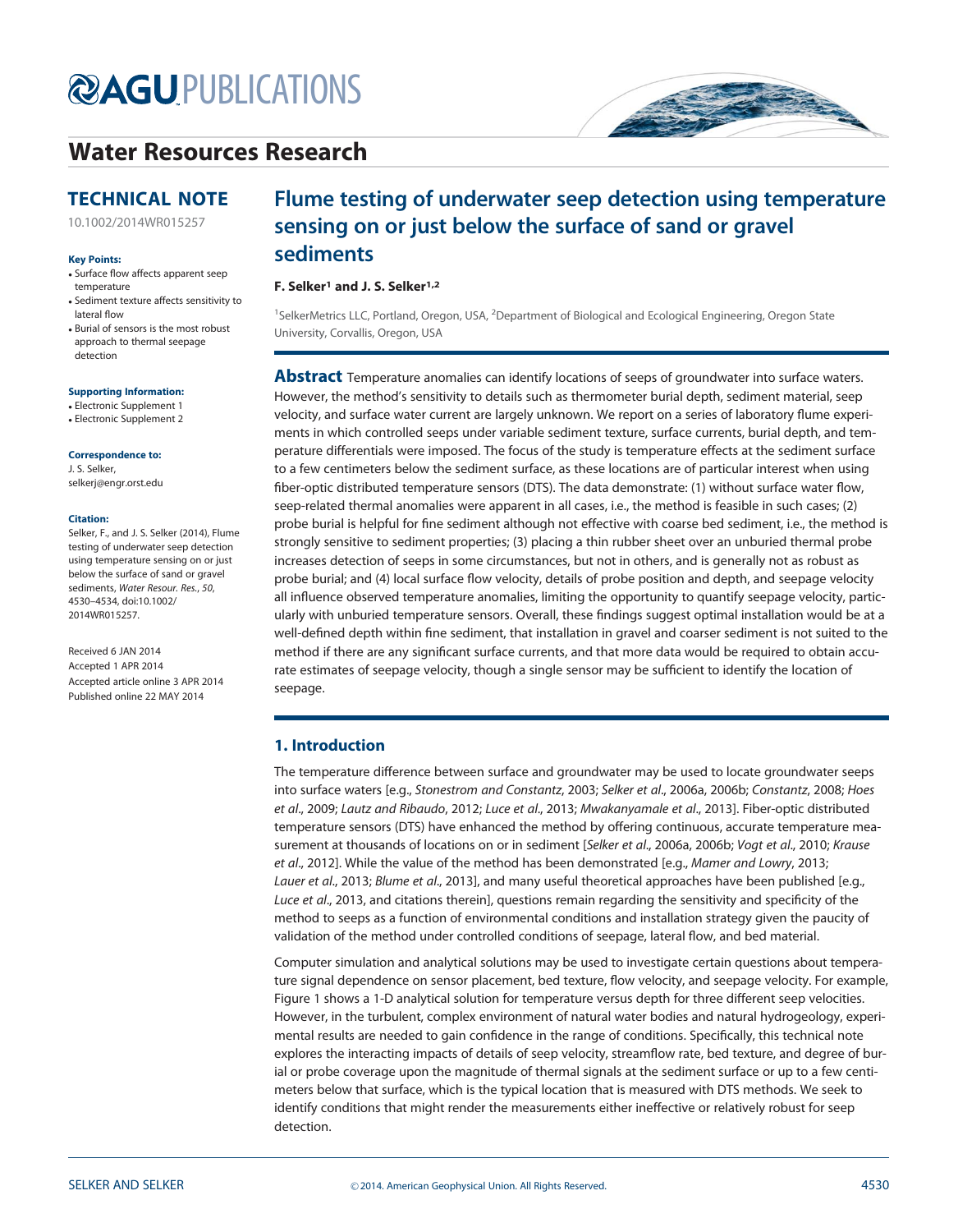## **@AGU Water Resources Research** 10.1002/2014WR015257



Figure 1. 1-D analytical predictions for temperature as a function of burial depth in sand for three seep velocities (5e $-7$  m/s, dashed line; 5e $-6$  m/s, dotted line; and  $5e-5$  m/s, solid line). Delta-T ( $\Delta T$ ) is the fraction of difference between surface (10 $^{\circ}$ C) and groundwater temperature (20 $^{\circ}$ C) occurring at each depth. Delta-T reaches 75% (17.5°C) at 0.017, 0.17, and 1.7 m of depth for the fastest to slowest flows, respectively. This illustrates how seepage can substantially change the temperature profile and also the potential benefit of burial of sensors. See supporting information S1 for full details.

## 2. Flume Design

Many recent flume studies have been produced to explore flow-driven hyporheic processes, as discussed in Hassan et al. [2014], but to our knowledge, none with the control required here to obtain uniform seepage. To address our objectives, we built a flume with capabilities to control surface water currents, seep velocity, and the temperatures of surface water and groundwater (Figure 2).

The mean surface current across the tank section could be varied between zero and 0.125 m/s. This nearsediment velocity would correspond to a substantially higher average velocity in a large river due to the expected logarithmic velocity profile with depth [e.g., Dingman, 2008, equation (F-5), p. 611]. The Darcy velocity (specific discharge) could be varied continuously from zero to 7.8  $\times$  10<sup>-5</sup> m/s (0.28 m/h). The seepage velocity

of water movement through the sediment is higher than the Darcy velocity due to the sediment porosity. For instance, the fine sediment had a porosity of about 0.3, which would imply a seepage velocity through the sediment of up to 2.4  $\times$  10<sup>-4</sup> m/s (0.84 m/h).

A data logging thermometer with two thermistor probes with accuracy of 0.01 $^{\circ}$ C was used to monitor temperature (Fluke 1524 with Fluke 5665-P probes). To mimic a fiber-optic cable, the probes were installed in approximately 0.2 m long aluminum cables designed as conductors. The cable had a seven-strand aluminum core with O.D. of 0.0072 m surrounded by polyethylene insulation with an outside diameter of 0.01 m (Figure 3). The central conductor was removed and the internal hole drilled to accommodate the 0.0032 m O.D. of the fluke probe. This probe presents similar dimensions so that flows around it will be similar to



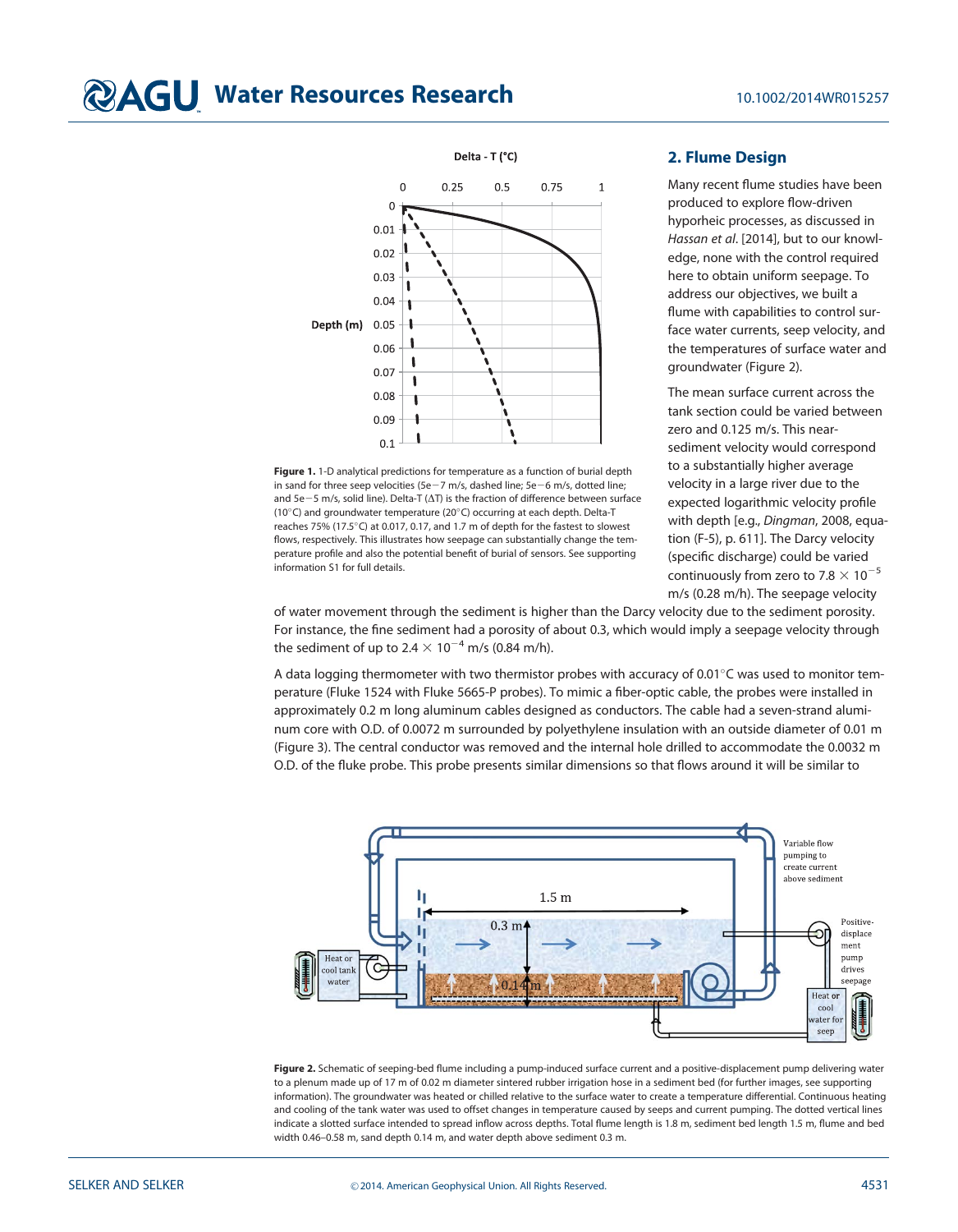# **@AGU Water Resources Research** 10.1002/2014WR015257



Figure 3. Precision thermistor probes installed within aluminum cables with HDPE jackets. Thermal insulators were placed on the ends to cover exposed aluminum. Here they are shown on rocks on a bed of sand.

those around a 1 cm diameter DTS cable. It also provides a thermal lag that is similar to a 1 cm diameter DTS cable, although that is not likely to be important since changes in conditions were slow relative to such lag.

Dye testing (pumping FD&C blue dye #1) verified that seepage occurred fairly uniformly over the central area of the tank sediment surface (see supporting information S2). Temperature testing showed that thermal edge effects in the flume were below our measurement resolution beyond 0.10 m from tank edges: all testing was done at least 0.15 m from edges so measurements should be unaffected by edge effects. Seep temperature was found to vary across the bed due to differing groundwater path lengths in the plenum below the tank. For this reason,

comparisons were made using locations identified to have comparable temperature behavior within the tank. Three media were employed: clean silica sand with  $d_{50}$  of 0.25 mm (seen in Figure 3), gravel with  $d_{50}$ of 5.7 mm, and gravel with a  $d_{50}$  of 20 mm (seen in Figure 3).

## 3. Results

We present data exploring the impact of the following features on seep detection: burial depth; substrate permeability; seepage and streamflow velocity; and the influence of applying impermeable coverings over sensors. Experimental conditions were tested varying seepage velocity, surface water flow rate, temperature contrast, burial depth, and cable protection (0.8 and 1.6 mm thick rubber sheets of 0.10 m width laid over cable). Overall results for selected configurations are presented in Table 1. In this table, ''dense'' refers to seeps with temperatures below that of the streamflow, while ''buoyant'' indicates the seep was warmer than the surface flow. Buoyancy of groundwater may occur when warm groundwater emerges into cool surface water (e.g., 20°C water is about 0.1% less dense than 15°C water) or when fresh groundwater emerges into saline surface water (e.g., freshwater is about 2.5% less dense than seawater). We wished to investigate whether buoyancy of groundwater changed the way emerging groundwater was detected. With temperature differences between groundwater and flume water in the range of  $5^{\circ}$ C, the density differences investigated were small relative to those associated with fresh/saline mixing and were expected to offer negligible contributions to water movement in the presence of surface water currents. In Figure 4, we present a typical experimental result to illustrate the nature of the data used to develop this table.

In this example, we explore how system performance varies with probe burial, sand versus gravel, and surface flow velocity. To quantify the sensitivity, we define three parameters:  $\Delta T$ ,  $\Delta T$ -gravel, and  $\Delta T$ -sand.  $\Delta T$  is the true difference in temperature between seep source water and surface water temperatures.  $\Delta T$ -gravel is the reported difference between surface and probe temperature for the probe buried in gravel and  $\Delta T$ sand is for sand. The detection fractions are defined as  $\Delta T$ -gravel/ $\Delta T$  and  $\Delta T$ -sand/ $\Delta T$ . Prior to the start of current the gravel and sand had identical detection fractions of  $4.6/5.0 = 0.92$ , whereas after the current was started the detection fraction fell to 0.2 for the probe buried in gravel, while remaining essentially unchanged for the sand-buried probe. Here it is evident that the burial in both materials provided identical and excellent sensitivity to seepage without surface current, but in gravel the signal was largely lost with surface flow. We did not investigate whether the loss in signal was due to mixing of groundwater and surface water or to changing subsurface flows that may result in a detectable signal elsewhere in the gravel, but not at the sensor. However, the sensor was centrally located in the flume with seepage occurring upstream of it, suggesting that mixing with surface water was occurring.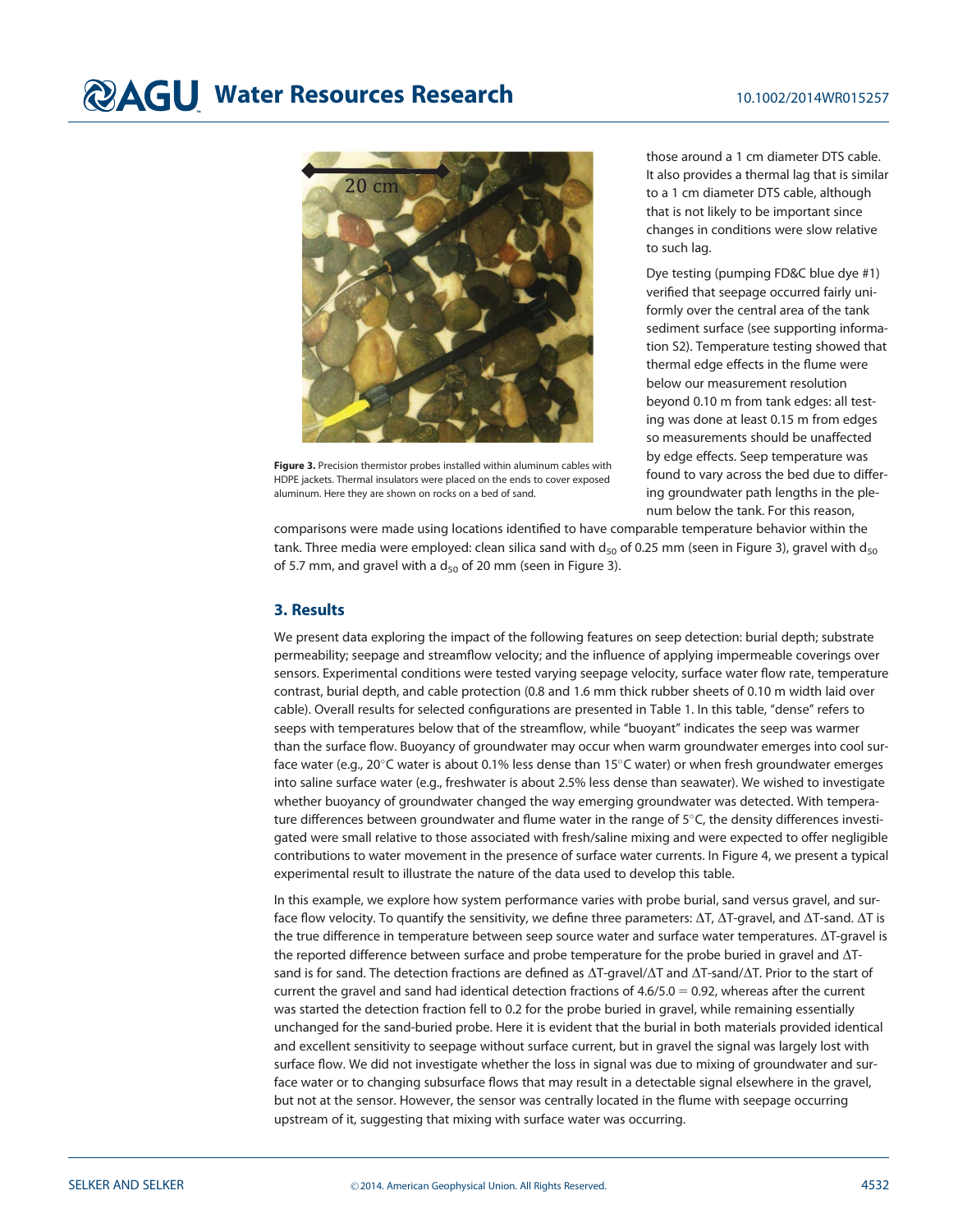## **@AGU Water Resources Research** 10.1002/2014WR015257

| Substrate            | Flume Current (m/s) | <b>Sensor Position</b> | Cover on Sensor | <b>Buoyancy of Seep</b> | Estimated Fraction of $\Delta T$ |
|----------------------|---------------------|------------------------|-----------------|-------------------------|----------------------------------|
| Gravel               | $\mathbf 0$         | <b>Buried</b>          | Uncovered       | Dense                   | 90%                              |
| $d_{50}$ 5.7 mm      |                     | Surface                | Covered         |                         | 50%                              |
|                      |                     |                        | Uncovered       |                         | $10 - 50\%$                      |
|                      | 0.125               | <b>Buried</b>          | Uncovered       |                         | 10%                              |
|                      |                     | Surface                | Covered         |                         | 10%                              |
|                      |                     |                        | Covered         |                         | 10%                              |
|                      |                     |                        | Uncovered       |                         | 10%                              |
| Rocks on sand        | $\mathbf 0$         | On sand between rocks  | Covered         | Buoyant                 | 90%                              |
| Rocks $d_{50}$ 20 mm |                     |                        |                 | Dense                   | 90%                              |
|                      |                     |                        | Uncovered       | Buoyant                 | 65%                              |
|                      |                     |                        |                 | Dense                   | 90%                              |
|                      |                     | On top of rocks        | Covered         | Buoyant                 | $10 - 60\%$                      |
|                      |                     |                        |                 | Dense                   | 50%                              |
|                      |                     |                        | Uncovered       | Buoyant                 | $10 - 30%$                       |
|                      |                     |                        |                 | Dense                   | 25%                              |
| Sand $d_{50}$ 5.7 mm | 0.125               | On sand between rocks  | Covered         | Dense                   | 30%                              |
|                      |                     |                        | Uncovered       |                         | 20%                              |
|                      |                     | On top of rocks        | Covered         |                         | 0%                               |
|                      |                     |                        | Uncovered       |                         | 0%                               |
| Sand                 | $\mathbf 0$         | <b>Buried</b>          | Uncovered       | Buoyant                 | 75%                              |
| $d_{50}$ 0.25 mm     |                     | Surface                |                 | Dense                   | 75%                              |
|                      |                     |                        |                 |                         | 25-40%                           |
|                      | 0.125               | <b>Buried</b>          |                 |                         | 85%                              |
|                      |                     |                        |                 |                         | 75%                              |
|                      |                     | Unburied               | Covered         |                         | 85%                              |

Table 1. Effect of Seeps on Temperature Sensor for Selected Sensor Positions and Conditions in Flume Tank<sup>a</sup>

alf there is no seep effect on the sensor, the sensor will be at the temperature of the flume water and  $\Delta T$  will be zero. As groundwater has an increasing effect on the sensor temperature,  $\Delta T$  will increase, reflecting the temperature difference between the sensor and the surface water. If the sensor were to reach the groundwater temperature, and so was completely unaffected by surface water,  $\Delta T$  would reach 100%. Values are rounded and approximate due to long durations required to reach thermal equilibrium, intermittency of flume and seep temperature measurements, and variability of seep velocities (Darcy velocity of 15 cm/h for most experiments, but some data were also collected at Darcy velocities down to 7.5 cm/h, without influence on results based on repeat tests done at both flow rates). For these reasons, we focus only on large differences in  $\Delta T$  as indicating important performance differences. Several cover designs and thicknesses were tested, but results are for a 1.6 mm thick, flexible (durometer 40 A) polymer (EPDM) cover that extends about 3 cm beyond the probe ends and about 7 cm on each side, with the edges weighted with rocks or sand to hold the cover down and in position. Data are provided in supporting information S3.

**b**Variability in results observed.

Several general features can be derived from the results presented in Table 1. In gravel, seeps are detected best in the absence of current, with optimal performance with burial. Current degrades performance even if buried or covered, perhaps because the current forces flow through the gravel. For rocks on top of sand,



Figure 4. Example of data set from buried probe experiment with cool groundwater entering warmer flume water. The orange line is data from a probe buried 0.02 m in sand, dashed blue line is probe buried 0.02 m in gravel. Both are equally cooled by seep until flume current begins at 0.125 m/s, rinsing warmer flume water through the gravel, reducing the temperature effect of the seep on the probe in gravel  $(\Delta T \text{ travel})$ , but not in sand ( $\Delta T$  sand). Here temperatures are corrected for a  $2^{\circ}$ C/h heating rate of the system due to the energy from the pumping system and flume and seep temperatures are estimates.

performance is improved by placing the sensor down on the surface of the sand, between the rocks, rather than being placed on top of the rocks. Covering the sensor also enhances performance. Current degrades performance, but placement against the sand preserves some ability to detect seeps. Sand appears better suited to the method than gravel, with substantial seep impact on sensor temperature in most conditions. Burial and covering preserve performance even with currents.

The performance of the sensor in each circumstance is consistent with whether groundwater remains in proximity to the sensor prior to mixing. For example, current eliminates the signal unless